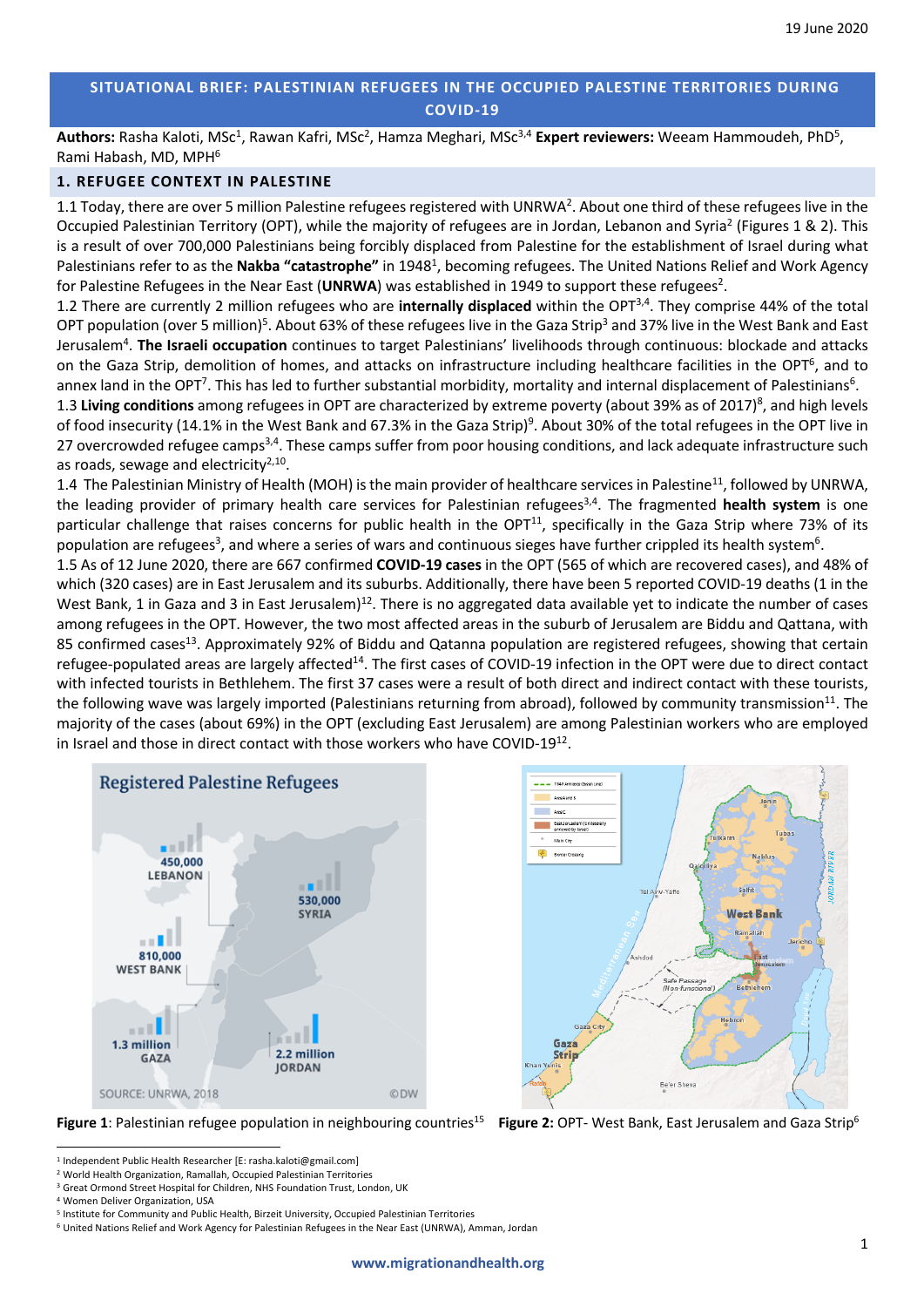# **2. RISKS FOR REFUGEES IN PALESTINE DURING COVID-19**

# **2.1 Living Conditions**

a. Approximately 38.5% of refugees in Palestine are **unemployed**<sup>16</sup> . The **poverty** rate among refugee households is 38.7%, in comparison to 22.3% among non-refugee households in Palestine<sup>8</sup>. This will impact refugees' ability to take preventative measures including buying masks and disinfectants. Unemployment and poverty are expected to increase in the OPT, and globally, due to the pandemic<sup>17</sup>. During a press conference in Ramallah on 15 April, the Palestinian Minister of Social Affairs Mr Ahmad Majdalani stated that some 53,000 Palestinian families have fallen below the poverty line since the start of COVID-19 spread in the OPT, and this number is expected to rise<sup>18</sup>. Subsequently, this may aggravate refugees' food insecurity<sup>19</sup> and limit their access to healthcare services, thereby threatening their physical and mental health. In the OPT, out-of-pocket payments represent the largest source of health financing, contributing to 39% of the current health expenditure<sup>20</sup>. UNRWA provides primary healthcare for refugees but only partial reimbursement costs for inpatient care at public, non-governmental and private healthcare facilities $21$ .

b. Physical distancing, often referred to as 'social distancing', is an essential preventative measure against COVID-19 spread<sup>22,23</sup>. Overcrowding in refugee camps means that 'physical distancing' is technically impossible. Figures from 2009 show that 46% and 49% of spaces in refugee camps in the Gaza Strip and the West Bank respectively are overcrowded in terms of area per person and number of persons per room<sup>24</sup>. It is likely that these figures are higher now.

c. Good hygiene practices including regular hand washing are some of the most important preventative measures against COVID-19 infection<sup>25</sup>. WASH systems are poor in Palestine, especially in refugee camps<sup>10</sup>. Water is scarce in Palestine due to complete Israeli control of water resources<sup>26</sup>. In the Gaza Strip, 96% of water is unfit for human consumption<sup>27</sup>.

# **2.2 Health Vulnerabilities**

a. The risk of infection or severe illness from COVID-19 is high among the elderly population and those with **non**communicable disease (NCDs)<sup>28</sup>. The elderly population in Palestine is relatively small; about 5% of refugees are 60 years of age or above<sup>29</sup>. However, 24.8% and 17.6% of registered refugees who are 40 years of age or above in the Gaza Strip and the West Bank, respectively, suffer from at least one NCD<sup>30</sup>. NCDs are expected to increase among refugees during and after this outbreak in low and middle-income countries as a result of aggravated poverty, which has been linked to increased NCD risk31. Those with existing chronic conditions related to NCDs will find it difficult to access adequate healthcare services, also due to increased poverty.

b. **Gender-Based Violence (GBV)** is another risk among refugee populations in Palestine. Almost one in three women reported violence by their husbands in 2018-2019 in the OPT<sup>32</sup>. There is no aggregated data available regarding GBV levels among refugees in Palestine, however, research shows that people facing hardships including displacement, unemployment and poverty are at a higher risk of GBV<sup>33</sup>. According to a study by the United Nations Population Fund (UNFPA) and Juzoor for Health and Social Development in the West Bank and East Jerusalem, fears about the infection, the poor economic situation and lockdown measures have resulted in increased domestic violence in the OPT<sup>34</sup>, consequently threatening their physical and mental health. Local NGOs in the West Bank have reported an increase in GBV consultations (which are being done remotely) during the outbreak period<sup>34</sup>.

c. Refugees in Palestine suffer from **mental health issues** that may affect their ability to cope with this pandemic. Approximately 50% and 35% of Palestinian youth in the Gaza Strip and the West Bank suffer from depression and anxiety respectively<sup>35</sup>. It is predicted that the spread of COVID-19 will increase these mental health issues due to: fear of infection, restrictions on movement and social interaction, increased poverty and unemployment<sup>36</sup>. The study by UNFPA and Juzoor shows that the main fears during the COVID-19 outbreak include: contracting COVID-19, inability to secure food for the family, lack of access to medicines, lack of access to healthcare facilities, interruption of children's education, and loss of income<sup>34</sup>. Furthermore, 85% of study participants reported poor wellbeing (quality of life) based on the World Health Organisation (WHO) 5-Wellbeing Index<sup>34</sup>.

# **2.3 Health System Fragility in Palestine**

a. The health system is **over-stretched** in the OPT. There are daily electricity cuts in Gaza<sup>37</sup>, and Israeli attacks have caused 48,175 injuries in the OPT since 2018<sup>38</sup>, including attacks on health centres and personnel<sup>39</sup>. These factors have further strained an already struggling system. The health system in Palestine suffers from acute shortages of medications, medical equipment, testing kits, Personal Protective Equipment (PPE), hygiene kits, and trained health staff<sup>11</sup>. UNRWA healthcare facilities are also suffering from these shortages<sup>19,40</sup>. There are only 375 ICU beds and 295 ventilators in Palestine<sup>11</sup>. Furthermore, Israel's full control of borders and restrictions on the movement of people and goods has resulted in longstanding shortages of health workers, supplies and essential drugs, particularly in the Gaza Strip<sup>39</sup>. This pandemic is expected to increase the fragility and shortages suffered by the Palestinian health system.

b. The **fragmented health system** in Palestine affects refugees' access to health services. Refugees are entitled to UNRWA's primary health care services, and hospital services provided by one UNRWA hospital, MoH services, NGOs and private hospitals<sup>3,4,21</sup>. UNRWA has been a key provider of health services for Palestine refugees, and its fiscal cuts have led to shortages in healthcare services for refugees in Palestine<sup>41</sup>. These cuts may be further constrained by the pandemic and its fallout.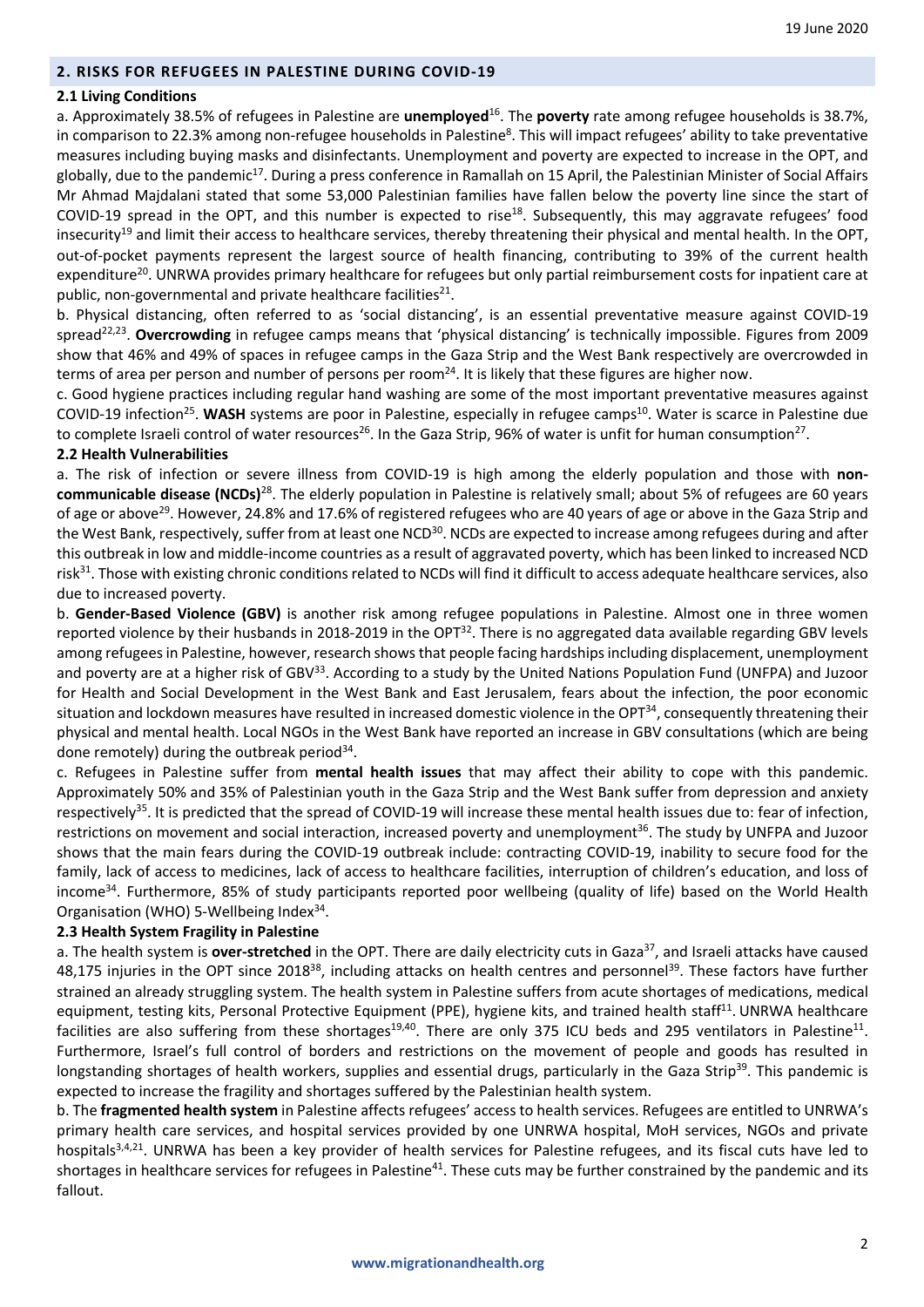#### **3. PALESTINIAN HEALTH SYSTEM RESPONSE FOR REFUGEES DURING COVID-19**

a. UNRWA is following WHO guidelines and the OPT Interagency Response Plan (prepared by the Humanitarian Country Team)19 in its **COVID-19 Preparedness and Response** Plan, which includes priority areas and recommended actions that are necessary to reduce the risks of COVID-19 transmissions among Palestine refugee communities in Jordan, Lebanon, Syria, and the OPT<sup>40</sup>. The MoH is leading the COVID-19 response in Palestine including for refugees: those who show COVID-19 symptoms are being tested by the MoH, and all confirmed patients are treated at MoH hospitals<sup>11,19,40</sup>. There are 19 quarantine centres for COVID-19 patients in the OPT, in addition to community-based centres in refugee camps that are being established by UNRWA<sup>19</sup>. However, the plans do not indicate clear coordination measures between the MoH and UNRWA in their COVID-19 response. Therefore, any current **coordination** mechanisms may be unclear for refugees.

b. **Palestinian workers** (including refugees) employed in Israel and returning to the OPT every day were advised to home quarantine or to stay in Israel<sup>19</sup>. However, it was difficult for these workers to stay in their homes due to the risk of losing their jobs. Now these workers are restricted from entering Israel, and those who were staying in Israel are returning to their homes and required to self-quarantine<sup>42</sup>. It would be difficult for these refugees to self-quarantine in overcrowded living conditions. Furthermore, this demonstrates poor coordination of decision-making between the Palestinian government and Israeli authorities regarding the Palestinian workers in Israel.

c. All UNRWA **primary health care** centres (43 in the West Bank and 22 in the Gaza Strip3,4) are still operating40. UNRWA is providing **psychosocial support** services remotely through dedicated phone lines19 . **Sexual and Reproductive Health (SRH**) services have been reduced by UNRWA and local non-governmental organisations, which increases the risk of morbidity and mortality amongst girls, pregnant women and new-borns<sup>43</sup>.

d. UNRWA has increased cleaning and hygiene measures in its facilities<sup>44</sup>. It is unclear whether any additional WASH services are being provided to refugees in the OPT. However, UNRWA aims to increase WASH services and is appealing for \$1.5 million to meet this goal<sup>44</sup>. Moreover, the WASH Cluster in Palestine has put together a budget and plan for WASH activities by cluster partners including UNRWA as part of its COVID-19 response<sup>17</sup>.

e. Various UN agencies and NGOs (health cluster partners) have been coordinating their efforts in **responding to the COVID-19 outbreak** in the OPT. A Risk Communication and Community Engagement (RCCE) campaign was led by WHO and UNICEF, and supported by other NGOs including the Palestine Red Crescent Society (PRCE) and the Palestinian Medical Relief Society (PMRS), Medical Aid for Palestinians (MAP), and world vision, reaching over 300 000 people in April alone with awarenessraising messages on the radio, social media, mobile networks and through brochure distribution. Organisations are also supporting the outbreak response by providing Mental Health and Psychological Support Services (MPSS), trauma care, and Infection Prevention and Control (IPC), and Sexual and Reproductive Health (SRH) services, and supporting quarantine centres and hospitals<sup>45</sup>. However, more data is required on which of these services are also serving refugee communities (specifically those residing in camp settings).

# **4. URGENT NEEDS AND RECOMMENDATIONS IN RESPONSE TO COVID-19**

# 4.1 Adequate access to healthcare for Palestine refugees

a. **Maintain and protect essential health care services**including regular health visits and access to essential medications for patients with NCDs, sexual and reproductive health services including family planning and GBV services, and scaling up of mental health and psycho-social consultations. New and innovative modalities of health care delivery such as the use of the internet and digital health outreach could facilitate remote access to health care services and information. About 96% of Palestinian households have access to mobile phones and 65% have access to the internet<sup>5</sup>. In-person services should consider maintaining physical distancing where possible and good hygiene practices.

b. **Strengthen Health System Capacity** by mobilizing resources to secure adequate medications, consumables, PPE, ventilation, ICUs and bed capacities, particularly in the Gaza Strip where the health system is especially overstretched. It is essential to increase training in infection prevention and control for healthcare workers at MoH and UNRWA facilities. Longer term plans need to be put in place for securing hospital resources and increasing specialization and outbreak response trainings for healthcare workers.

c. **Improve coordination between different healthcare actors** by scaling up inter-sectoral work and collaboration between the MoH administrations in both Gaza and the West Bank, UNRWA, WHO and other local and international nongovernmental organizations in their preparedness and response to COVID-19. This includes continuous monitoring and evaluation of resources including funds, facilities and services, in order to prevent misallocation of funds and resources, and any duplication of public health measures. Additionally, it is important for all actors to collaborate in planning and implementing a concise and harmonised exit strategy and developing long-term plans for a more effective and resilient health system.

d. **Increase advocacy efforts** by local and international human rights organizations to address the situation of refugees in the OPT and their basic right to health. This should include calls for the immediate lifting of all restrictions on freedom of movement imposed by the Israeli occupation on Palestinians by removing all checkpoints and lifting the blockade on the Gaza-Strip. These measures would ensure the right of refugees to access adequate medical care without any restriction on their movement or the transportation of medications and equipment in the OPT. In addition, the Israeli authorities must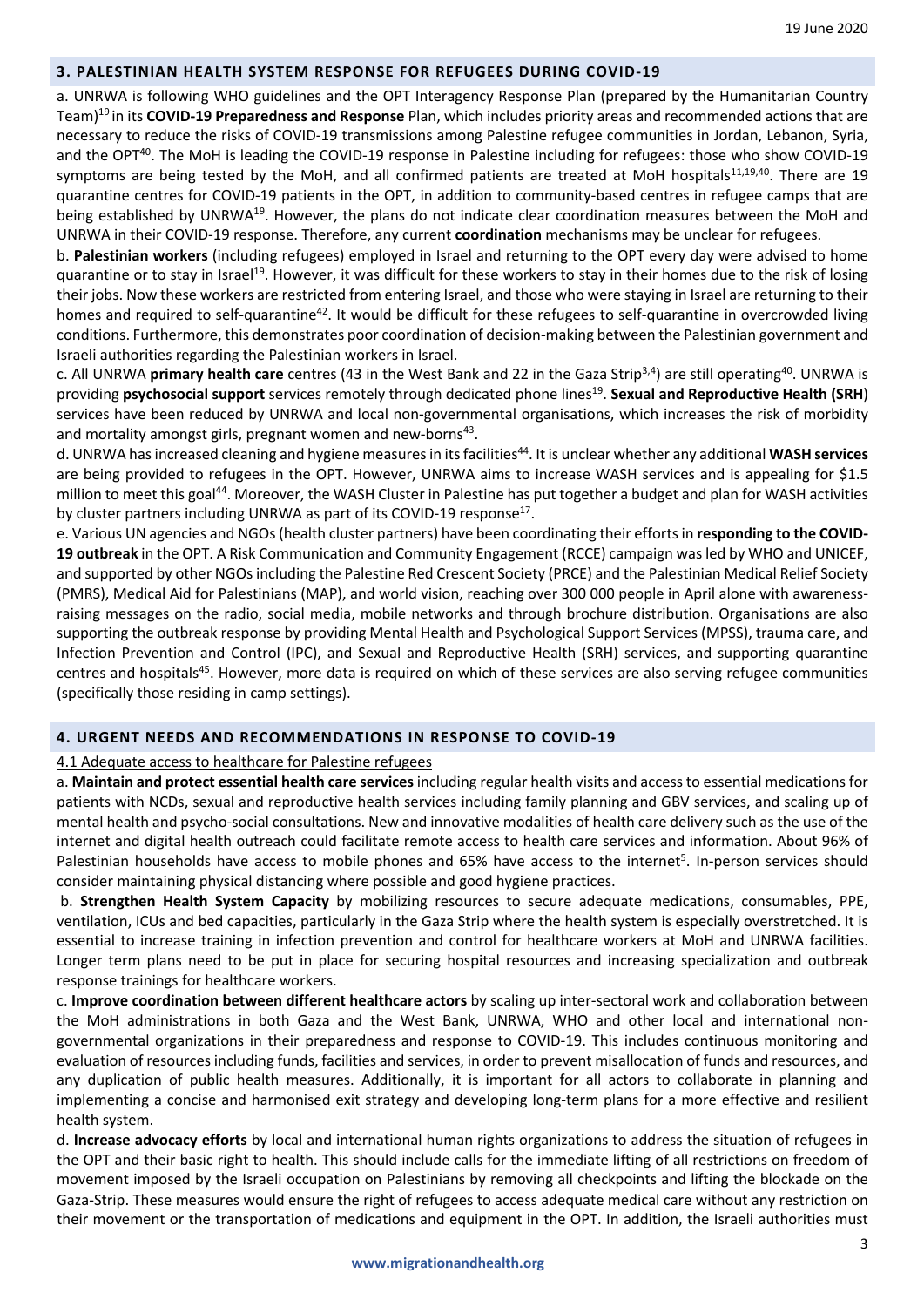remove their restrictions on access to water and electricity for Palestinians, and halt all demolitions and arrests in the OPT. Finally, to increase the international community's financial support for UNRWA, including resumption of US funding, to ensure the continuation of services prioritising the dignity and health of Palestinian refugees.

# 4.2 Inclusion of Palestine refugees in COVID-19 prevention and response

e. **Water, Hygiene and Sanitation (WASH)** (i) Prioritise healthcare facilities and quarantine centres, and provide them with regular and effective WASH supplies and infrastructure to mitigate the risk of COVID-19 spread; (ii) support the local WASH cluster with implementing its urgent priorities as per the OPT humanitarian country team's Response Plan<sup>16</sup> with increased efforts on refugee camps; and (iii) support wastewater treatment with sustainable power sources in the Gaza Strip.

f. **Protect refugees' livelihoods** by (i) ensuring the distribution of food assistance, electronic food vouchers or in-kind food baskets, and non-food items for all vulnerable refugee households;, (ii) formulating and implementing financial and economic plans that will reduce the levels of unemployment and poverty among refugees who suffer from poverty and food insecurity (this includes increased fundraising efforts for the Palestinian government and UNRWA); and (iii) planning for more sustainable alternatives that will protect refugee livelihoods in the short and long terms.

#### 4.3 Responsible and context-specific information strategy

g. **Conduct urgent research studies** that (i) enable better understanding of COVID-19 among the general public and healthcare providers; (ii) promote evidence-based policy recommendations; and (iii) advise on effective COVID-19 management that is specific to the different areas and contexts in the OPT. This will support local efforts in containing and suppressing COVID-19 spread, especially among the refugee population in the OPT.

h. **Strengthen refugee specific Risk Communication and Community Engagement (RCCE)** that is already being planned by UNRWA in its' COVID-19 strategic objectives<sup>44</sup> by (i) financially supporting UNRWA with its needs to implement this strategy as wide as possible; (ii) collaborating with ongoing RCCE activities that are being implemented by the government, MoH, WHO and local organisations in the OPT to improve the implementation and monitoring of RCCE activities among refugee populations; (iii) including refugees in the planning for and implementing these activities; and (iv) considering RCCE activities that would target non-camp refugees in the OPT (where already planned camp activities would not be possible).

# Organisations and acknowledgements

This situational brief was authored by Rasha Kaloti, MSc<sup>7</sup>, Rawan Kafri, MSc<sup>8</sup>, Hamza Meghari, MSc<sup>9,10</sup> and expert reviewed by Weeam Hammoudeh, PhD<sup>11</sup>, Rami Habash, MD, MPH<sup>12</sup>. Overall direction and review on behalf of the Lancet Migration global collaboration was provided by Miriam Orcutt and editorial review by Elspeth Carruthers and Sophie McCann. This brief represents the views of the authors. This series of situational and policy briefs summarises key aspects of the COVID-19 response in relation to migrants and refugees at country or regional level. They include public health and policy recommendations and perspectives and build on the Lancet Migration Global Statement recommendations to ensure migrants and refugees: have access to healthcare; are included in prevention, preparedness and response; and are part of responsible and transparent public information strategies, during the COVID-19 pandemic. They are intended to be short briefs providing key information on particular migrant and refugee contexts and thematics, rather than fully comprehensive country or regional overviews. Situational briefs have been authored by experts working in academia, operational, or clinical areas of migration and COVID-19, and are hosted on the Lancet Migration website (www.migrationandhealth.org). They are up to date at the time of writing. Lancet Migration is a global collaboration between *The Lancet* and researchers, implementers, and others in the field of migration and health that aims to address evidence gaps and drive policy change, building on the recommendations of the UCL-*Lancet* Commission on Migration and Health, published in December 2018.

<sup>7</sup> Independent Public Health Researcher [E: rasha.kaloti@gmail.com]

<sup>&</sup>lt;sup>8</sup> World Health Organization, Ramallah, Occupied Palestinian Territories<br><sup>9</sup> Great Ormond Street Hospital for Children, NHS Foundation Trust, London, UK<br><sup>10</sup> Women Deliver Organization, USA

<sup>11</sup> Institute for Community and Public Health, Birzeit University, Occupied Palestinian Territories

<sup>12</sup> United Nations Relief and Work Agency for Palestinian Refugees in the Near East (UNRWA), Amman, Jordan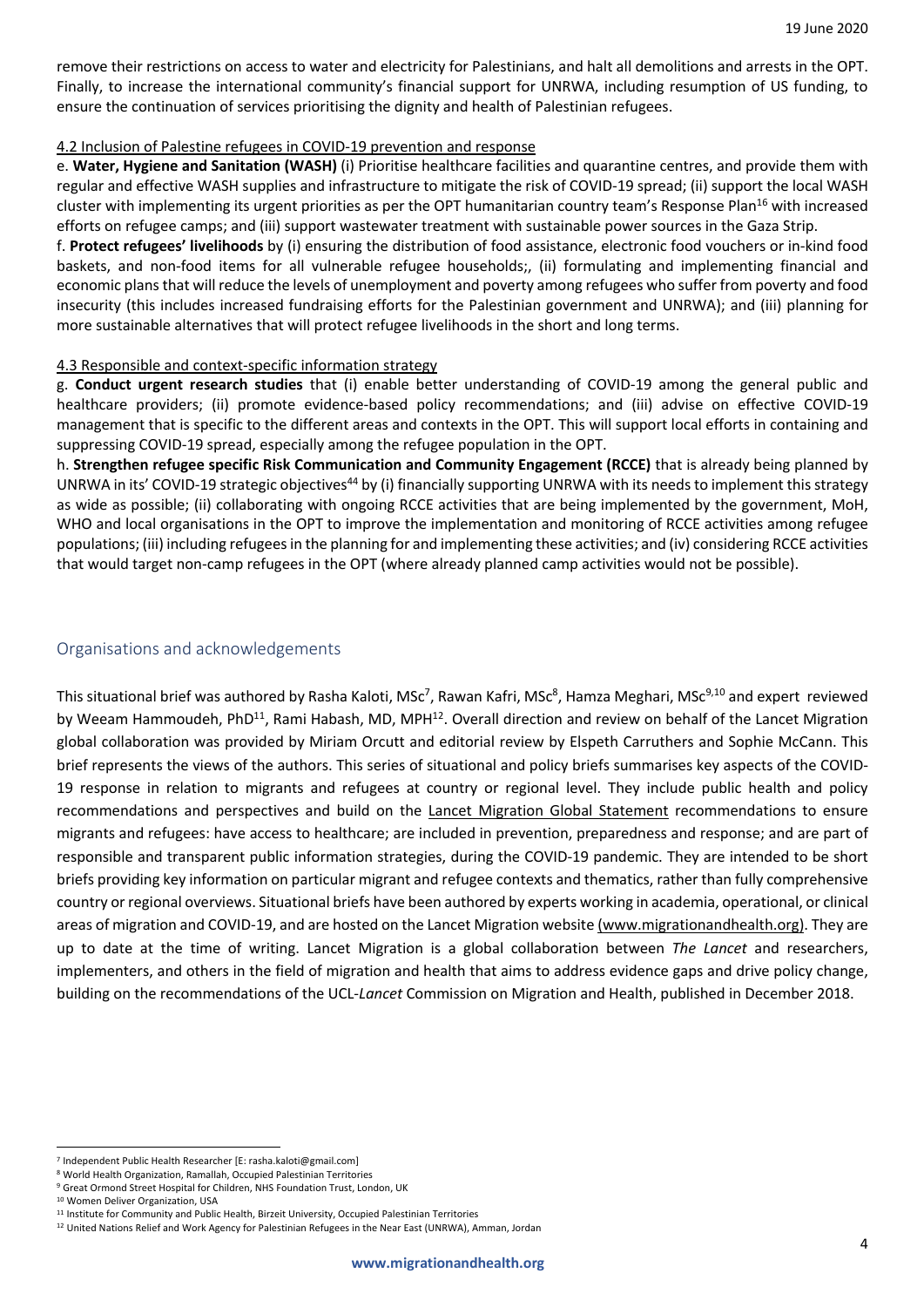#### **REFERENCES**

- 1. AUB University Library. Al Nakba: 1948 Palestinian Exodus, https://aub.edu.lb.libguides.com/Al-Nakba
- 2. UNRWA. Palestine refugees, https://www.unrwa.org/palestine-refugees
- 3. UNRWA. Where we work, Gaza Strip. 2018, https://www.unrwa.org/where-we-work/gaza-strip
- 4. UNRWA. Where we work, West Bank. 2016, https://www.unrwa.org/where-we-work/west-bank
- 5. PCBS. On the occasion of international population day. 2019, http://www.pcbs.gov.ps/post.aspx?lang=en&ItemID=3503#
- 6. OCHA, OPT. Humanitarian facts and figures. 2017, https://www.ochaopt.org/sites/default/files/factsheet\_booklet\_final\_21\_12\_2017.pdf
- 7. Betselem. Palestinian communities facing expulsion. 2017, https://www.btselem.org/communities facing expulsion
- 8. PCBS. Poverty profile in Palestine. 2017, http://www.pcbs.gov.ps/Document/pdf/txte\_poverty2017.pdf?date=16\_4\_2018\_2
- 9. PCBS. Socio-economic food insecurity survey. 2018, https://fscluster.org/sites/default/files/documents/sefsec\_2018\_food security analysis preliminary results.pdf
- 10. ANERA. What are Palestinian refugee camp conditions like? https://www.anera.org/blog/what-are-palestinian-refugeecamp-conditions-like/
- 11. Palestinian Authority. Palestine's COVID-19 Response Plan. 2020, http://www.emro.who.int/images/stories/palestine/documents/Palestine\_Authority\_COVID-19 Response Plan Final 26 3 2020.pdf?ua=1
- 12. Palestine Ministry of Health. COVID-19 surveillance system. 2020, http://site.moh.ps/index/covid19/LanguageVersion/0/Language/ar
- 13. COVID-19 in Palestine. 2020, https://www.corona.ps/
- 14. PCBS. Population, housing and establishments census- summary of results for Jerusalem governorate. 2017, http://pcbs.gov.ps/Downloads/book2434.pdf
- 15.UNRWA. In figures, 2018-2019. https://www.unrwa.org/sites/default/files/content/resources/unrwa\_in\_figures\_2019\_eng\_sep\_2019\_final.pdf
- 16. PCBS. Labour Force Survey. 2018, https://reliefweb.int/sites/reliefweb.int/files/resources/Press\_En\_13-2-2019-LF-e.pdf
- 17. This week in Palestine. Khaldi R, the COVID-19 pandemic and the Palestinian economy. 2020, https://www.thisweekinpalestine.com/the-covid-19-pandemic-and-the-palestinian-economy/
- 18. Samanews. Coronavirus crisis doubles the number of Palestinian families living below the poverty line. April 2020, أزمة-فيروس- كورونا-تضاعف-عدد-العائلات-الفلسطينية-المصنفة-تحت-خط-الفقر https://samanews.ps/ar/post/413879
- 19.Humanitarian Country Team. Occupied Palestinian Territory COVID-19 Response Plan. April 2020, https://www.ochaopt.org/content/covid-19-response-plan
- 20.Hamidi S, Narci H, Akinci F, Nacakgedigi O. Examinig health care spending trends over a decade: the Palestinian case. *East Mediterr Heal J*. 2015;21(12):861-870. doi:10.26719/2015, http://www.emro.who.int/emhj-volume-21-2015/volume-21 issue-12/examining-health-care-spending-trends-over-a-decade-the-palestinian-case.html
- 21. UNRWA. What we do, health. https://www.unrwa.org/what-we-do/services?program=39
- 22. WHO. Coronavirus disease (COVID-19) advice for the public. 2020, https://www.who.int/emergencies/diseases/novelcoronavirus-2019/advice-for-public
- 23. CDC. Coronavirus Disease 2019 (COVID-19). Social distancing. 2020, https://www.cdc.gov/coronavirus/2019 ncov/prevent-getting-sick/social-distancing.html
- 24. Reuff H, Viaro A. Palestinian refugee camps: from shelter to habitat. Refug Surv Q. 2010; 28 (2-3): 339-359. Doi:10.1093, https://core.ac.uk/download/pdf/85222422.pdf
- 25.World Health Organization (WHO). Water, Sanitation, Hygiene and Waste Management for the COVID-19 virus. *World Health Organization*. 2020;(March):1-9. https://www.who.int/publications/i/item/water-sanitation-hygiene-and-wastemanagement-for-covid-19
- 26. OCHA, Occupied Palestinian Territory. Water, Sanitation, and Hygiene, https://www.ochaopt.org/theme/water%2Csanitation-and-hygiene
- 27.World Bank. Securing Water for Development in the West Bank and Gaza. 2018, doi: 10.1596/20252.
- 28. CDC. (COVID-19). People who are at higher risk of severe illness, https://www.cdc.gov/coronavirus/2019-ncov/need-extraprecautions/people-at-higher-risk.html
- 29. PCBS. The International day of refugees 2019, http://www.badil.org/phocadownloadpap/Statistics/(PCBS)The-International-Day-of-Refugees-2019-eng.pdf
- 30.UNRWA. Health Department. Annual report 2016. 2017, doi: 10.2105, https://www.unrwa.org/sites/default/files/content/resources/anuual\_report\_2018\_final\_low-2.pdf
- 31.JSPH. Poverty increases risk of non-communicable disease in lower income countries. 2018, https://www.jhsph.edu/news/news-releases/2018/poverty-increases-risk-of-non-communicable-diseases-in-lowerincome-countries.html